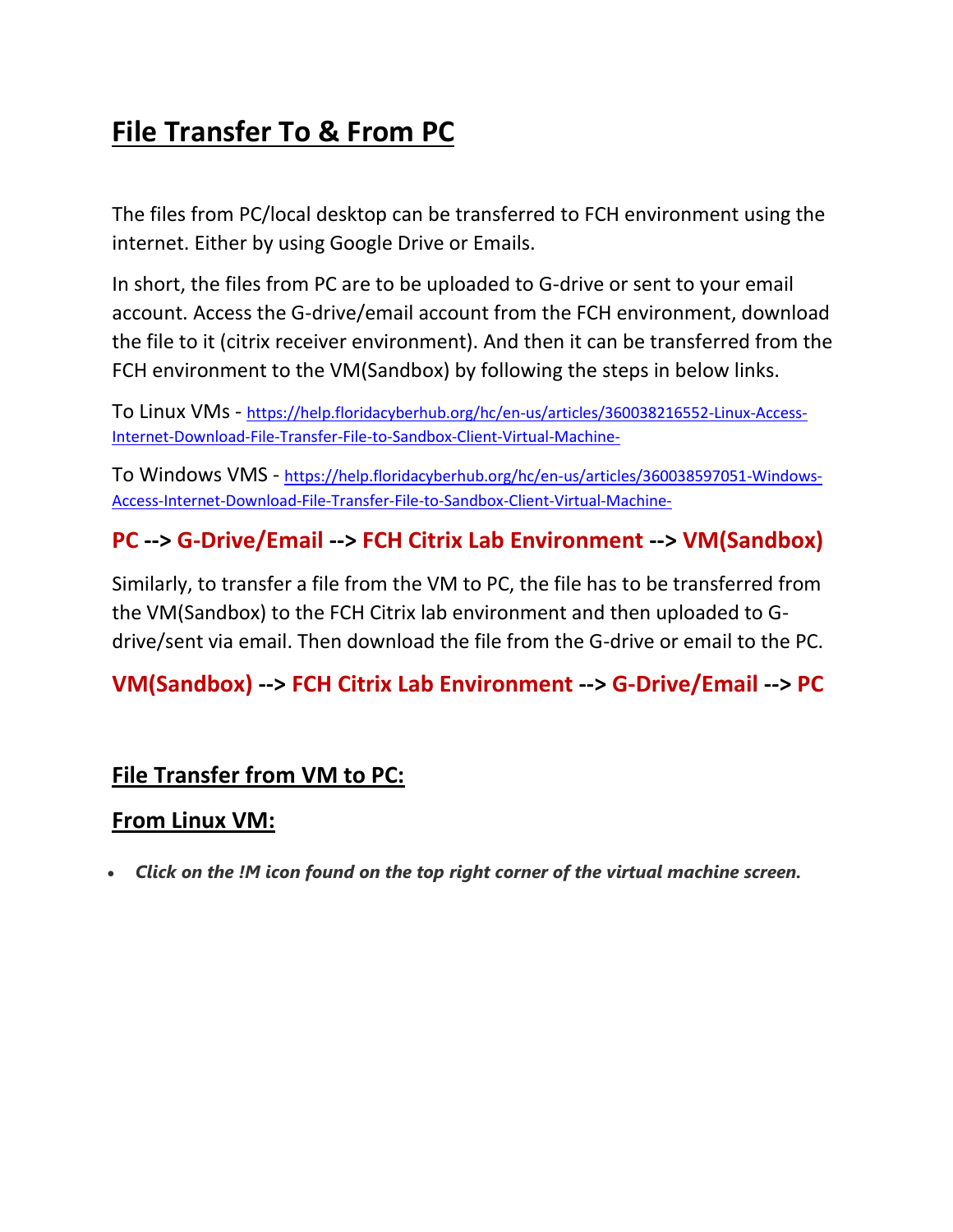

• *Click on 'Download a file from the server'.*



*The File Explorer will pop up. Select the file that you would like to transfer over to the FCH (Windows File Explorer).*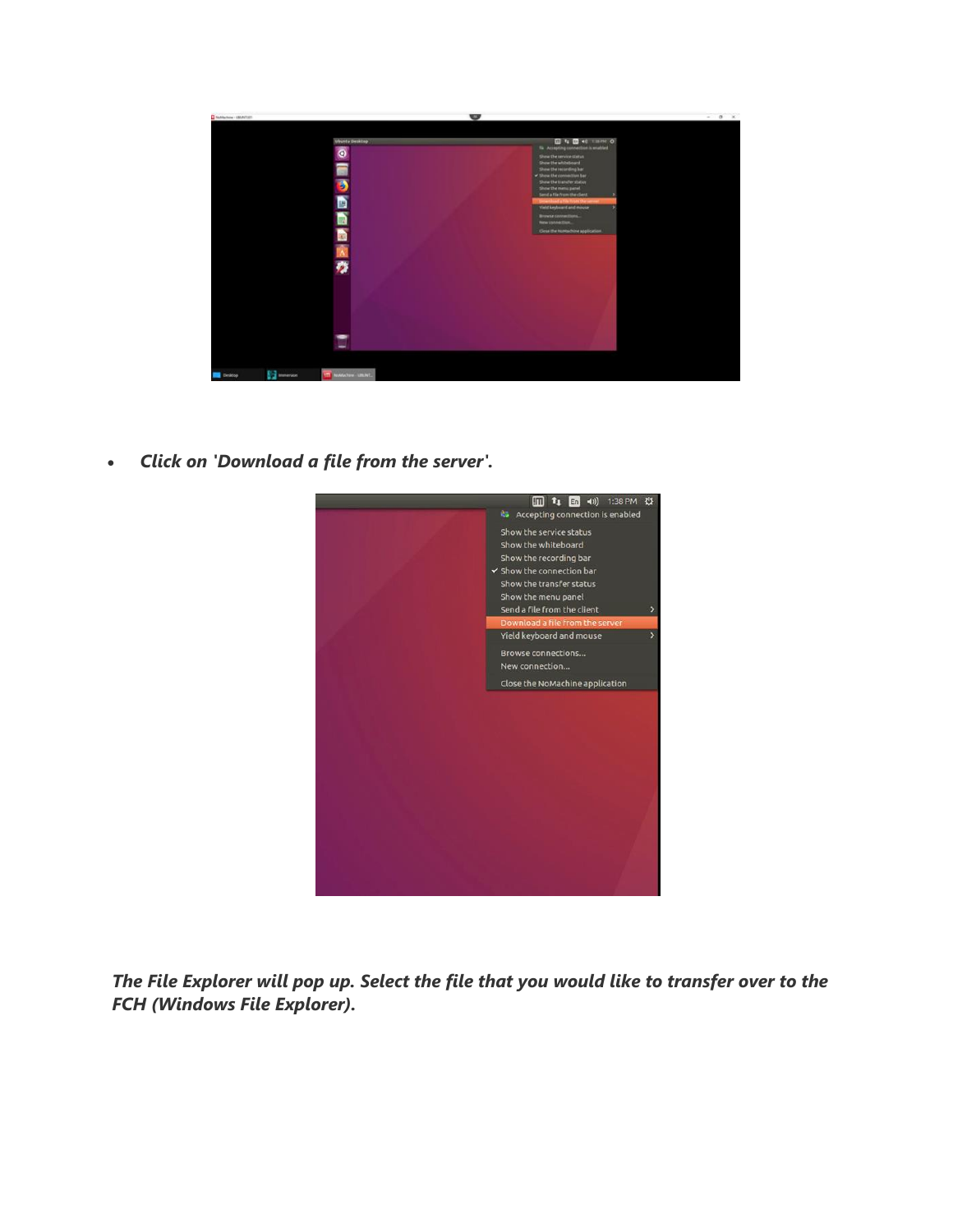|        | NoMachine - Select file to send       |                                     |                  |                     | 1 1 1 3 40 1:50 PM ☆ |
|--------|---------------------------------------|-------------------------------------|------------------|---------------------|----------------------|
| O      |                                       | O C NoMachine - Select file to send |                  |                     |                      |
|        | O Recent                              |                                     |                  |                     |                      |
| $\Box$ |                                       | + @admin @Desktop >                 |                  |                     |                      |
|        | <b>企</b> Home                         | Name                                | $\blacktriangle$ | Size                | Modified             |
| E      | Desktop                               | <b>B</b> File                       |                  | <b>Obytes</b> 13:50 |                      |
|        | D Documents<br>$\downarrow$ Downloads |                                     |                  |                     |                      |
| F      | Ja Music                              |                                     |                  |                     |                      |
|        | <b>Q</b> Pictures                     |                                     |                  |                     |                      |
| 國      | <b>M</b> Videos                       |                                     |                  |                     |                      |
|        |                                       |                                     |                  |                     |                      |
| 国      | + Other Locatio                       |                                     |                  |                     |                      |
|        |                                       |                                     |                  |                     |                      |
|        |                                       |                                     |                  |                     |                      |
|        |                                       |                                     |                  |                     |                      |
|        |                                       |                                     |                  |                     |                      |
|        |                                       |                                     |                  |                     |                      |
|        |                                       |                                     |                  |                     |                      |
|        |                                       |                                     |                  |                     |                      |
|        |                                       |                                     |                  |                     |                      |
|        |                                       |                                     |                  |                     |                      |
|        |                                       |                                     |                  |                     |                      |
|        |                                       |                                     |                  |                     |                      |
|        |                                       |                                     |                  |                     |                      |
|        |                                       |                                     |                  | Cancel              | OK                   |

• *Next, a second dialog box will pop up to let you select the destination folder of the file that is about to be transferred.*

| Save in: <b>Desktop</b>         | ←自首目→<br>$\mathbf{r}$ |          |                |      |
|---------------------------------|-----------------------|----------|----------------|------|
| $\widehat{\phantom{a}}$<br>Name | <b>Date modified</b>  | Type     | Size           |      |
| <b>TH</b> @RISK 7.05            | 7/29/2019 8:12 AM     | Shortcut | 2 KB           |      |
| A Access 2016                   | 7/19/2019 8:39 PM     | Shortcut | 3 KB           |      |
| Downloads                       | 7/22/2019 8:33 AM     | Shortcut | 2 KB           |      |
| <b>X</b> Excel 2016             | 7/19/2019 8:39 PM     | Shortcut | 3 KB           |      |
| PowerPoint 2016                 | 7/19/2019 8:39 PM     | Shortcut | 3 KB           |      |
| <b>Word 2016</b>                | 7/19/2019 8:39 PM     | Shortcut | 3 KB           |      |
|                                 |                       |          |                |      |
| File name:<br>File              |                       |          | $\overline{ }$ | Save |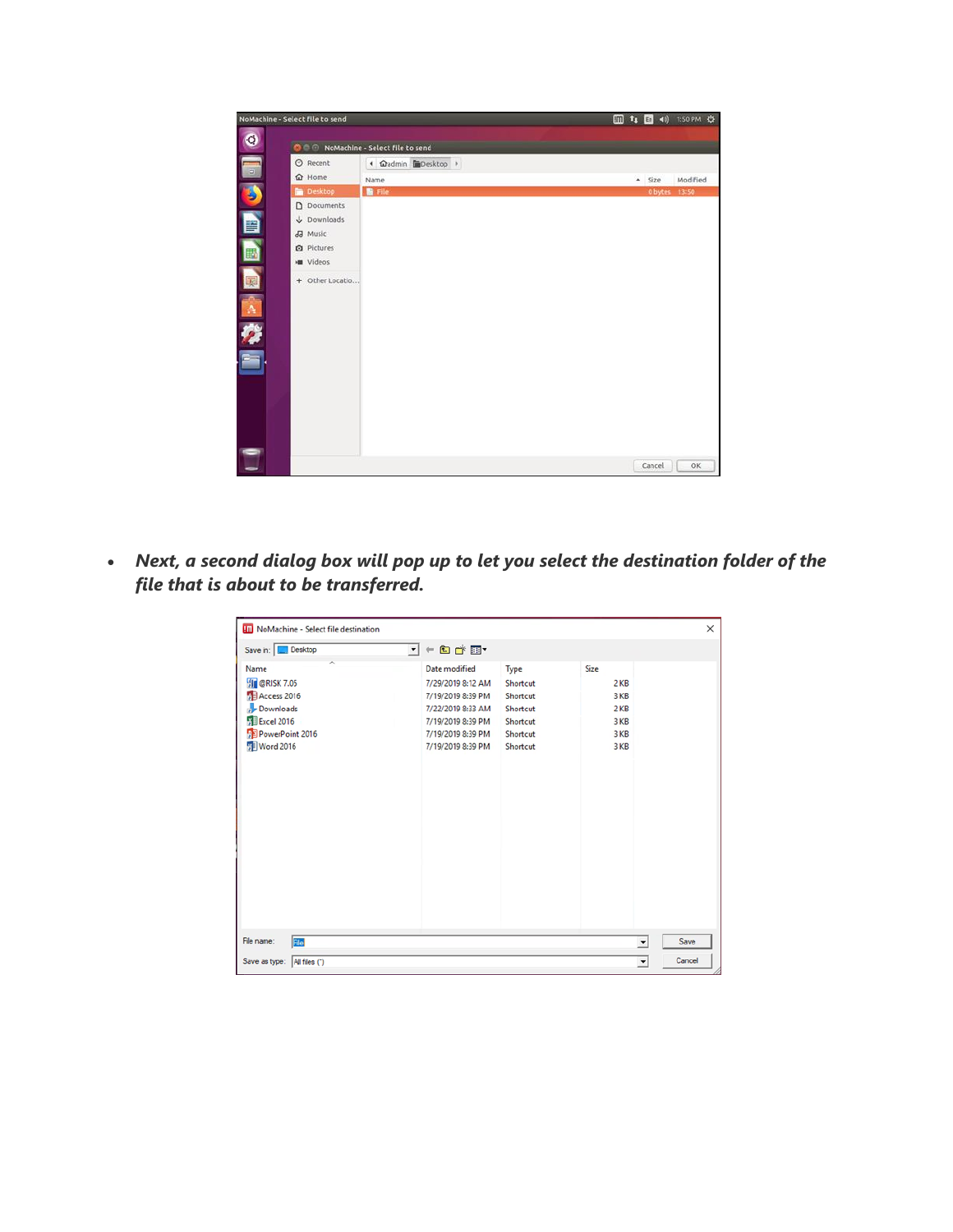

*Note: From the FCH (Windows File Explorer) you can refresh using the arrow or rightclicking and selecting 'Refresh' If the file that you have transferred is not appearing in the proper destination.* 

| 个<br>$\mathbf{v}$           | > This PC > Desktop >            |                   |             |        | O<br>Search Desktop<br>$\sim$ | $\alpha$ |
|-----------------------------|----------------------------------|-------------------|-------------|--------|-------------------------------|----------|
|                             | $\mathcal{N}_\mathrm{L}$<br>Name | Date modified     | Type        | Size   |                               |          |
| <b>Cuick access</b>         | New folder                       | 10/8/2019 1:35 PM | File folder |        |                               |          |
| Desktop<br>$\pi$            | <b>WII</b> @RISK 7.05            | 7/29/2019 8:12 AM | Shortcut    | $2$ KB |                               |          |
| Downloads<br>À              | Access 2016                      | 7/19/2019 8:39 PM | Shortcut    | 3 KB   |                               |          |
| Documents<br>À.             | Downloads                        | 7/22/2019 8:33 AM | Shortcut    | $2$ KB |                               |          |
| Pictures<br>$\mathcal{R}^-$ | <b>Excel 2016</b>                | 7/19/2019 8:39 PM | Shortcut    | 3 KB   |                               |          |
| This PC                     | <b>Google Chrome</b>             | 12/9/2019 2:24 PM | Shortcut    | 3 KB   |                               |          |
|                             | <b>BE</b> PowerPoint 2016        | 7/19/2019 8:39 PM | Shortcut    | 3 KB   |                               |          |
| Network                     | <b>Word 2016</b>                 | 7/19/2019 8:39 PM | Shortcut    | 3 KB   |                               |          |
|                             |                                  |                   |             |        |                               |          |
|                             |                                  |                   |             |        |                               |          |
|                             |                                  |                   |             |        |                               |          |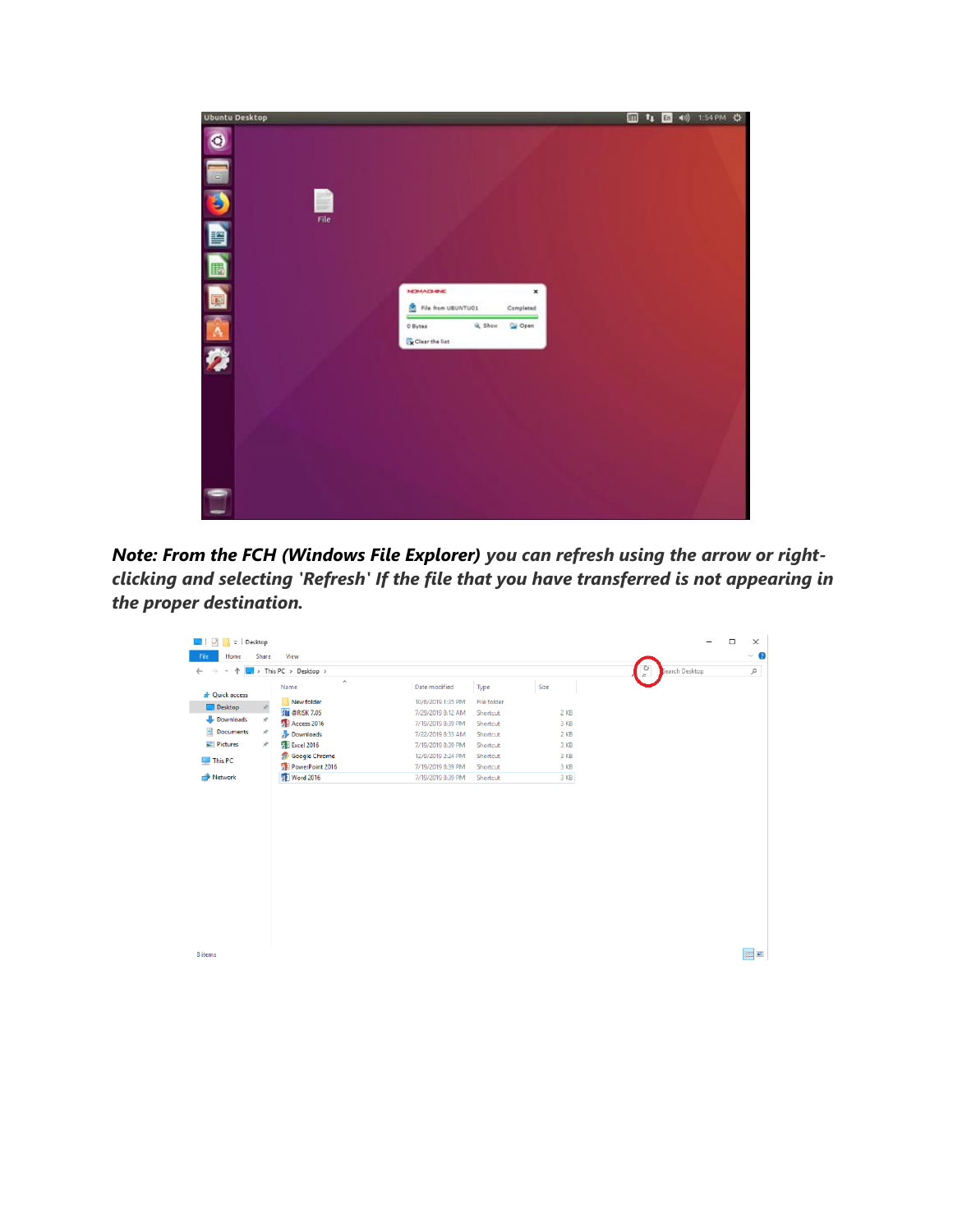| File<br>Home          | Desktop<br>Share | View                              |                   |                |        |                |                | □ | $\times$<br>$\vee$ 0 |
|-----------------------|------------------|-----------------------------------|-------------------|----------------|--------|----------------|----------------|---|----------------------|
|                       |                  | $\rightarrow$ This PC > Desktop > |                   |                |        | $\frac{6}{10}$ | Search Desktop |   | $\varphi$            |
|                       |                  | $\scriptstyle\wedge$<br>Name      | Date modified     | Type           | Size   |                |                |   |                      |
| <b>d</b> Quick access |                  | New folder                        | 10/8/2019 1:35 PM | File folder    |        |                |                |   |                      |
| Desktop               | Ã.               | <b>WII</b> @RISK 7.05             | 7/29/2019 8:12 AM | Shortcut       | $2$ KB |                |                |   |                      |
| Downloads             | À                | Access 2016                       | 7/19/2019 8:39 PM | Shortcut       | 3 KB   |                |                |   |                      |
| Documents             | $\mathcal{A}$    | Downloads                         | 7/22/2019 8:33 AM | Shortcut       | $2$ KB |                |                |   |                      |
| Pictures              | À.               | ■ Excel 2016                      | 7/19/2019 8:39 PM | Shortcut       | 3 KB   |                |                |   |                      |
|                       |                  | <b>Google Chrome</b>              | 12/9/2019 2:24 PM | Shortcut       | 3 KB   |                |                |   |                      |
| This PC               |                  | 界 PowerPoint 2016                 | 7/19/2019 8:39 PM | Shortcut       | 3 KB   |                |                |   |                      |
| Network               |                  | Word 2016                         | 7/19/2019 8:39 PM | Shortcut       | 3 KB   |                |                |   |                      |
|                       |                  |                                   |                   |                |        |                |                |   |                      |
|                       |                  |                                   | View              |                |        |                |                |   |                      |
|                       |                  |                                   | Sort by           | $\mathcal{P}$  |        |                |                |   |                      |
|                       |                  |                                   | Group by          |                |        |                |                |   |                      |
|                       |                  |                                   | Refresh           |                |        |                |                |   |                      |
|                       |                  |                                   | Paste             |                |        |                |                |   |                      |
|                       |                  |                                   |                   | Paste shortcut |        |                |                |   |                      |
|                       |                  |                                   | New               |                |        |                |                |   |                      |
|                       |                  |                                   | Properties        |                |        |                |                |   |                      |

## **From Windows VM:**

• *Inside the Windows VM, click on the three lines located at the top center of the screen to expand the menu bar.*



• *Click 'Download' from the top menu bar (opens the Windows File Explorer).*

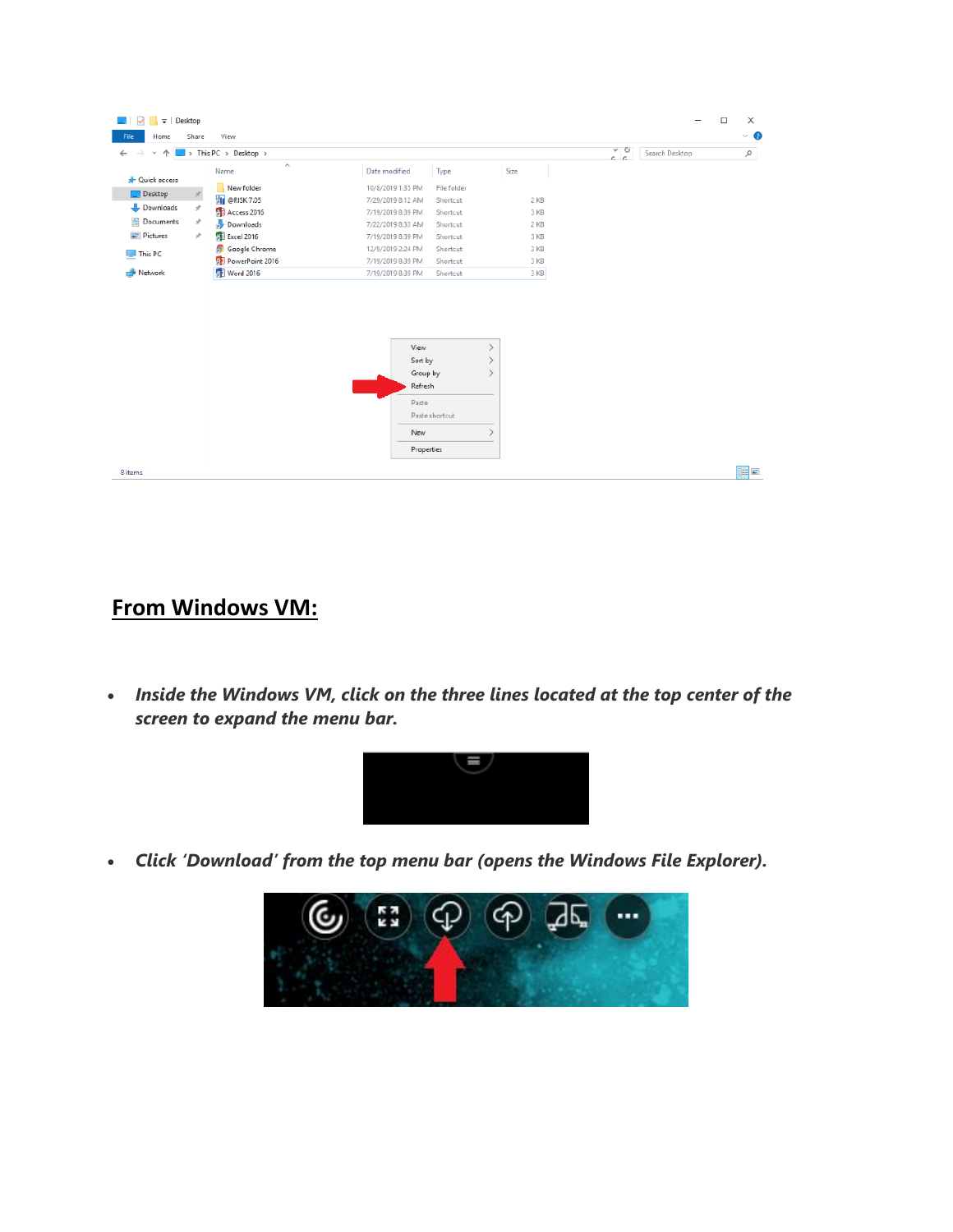• *Select the file(s) you want to download or browse to the folders to select the file(s), and then click 'Open'.*

| Open                                    |                                    |                              |              | ×                                  |
|-----------------------------------------|------------------------------------|------------------------------|--------------|------------------------------------|
| Look in: <b>E</b> Documents             | ⊡⊙∲P⊞•                             |                              |              |                                    |
| $\widehat{\phantom{a}}$<br>Name<br>Fest | Date modified<br>7/15/2019 9:34 AM | Type<br><b>Text Document</b> | Size<br>1 KB |                                    |
| File name:                              |                                    |                              |              | Open<br>$\blacktriangledown$       |
| Files of type:<br>All Files (*.*)       |                                    |                              |              | Cancel<br>$\overline{\phantom{a}}$ |

• *The downloaded file can be found in your PC's Downloads folder or in the specified folder you selected. In this case, the file Test.txt can be found in my PC's Downloads folder.*

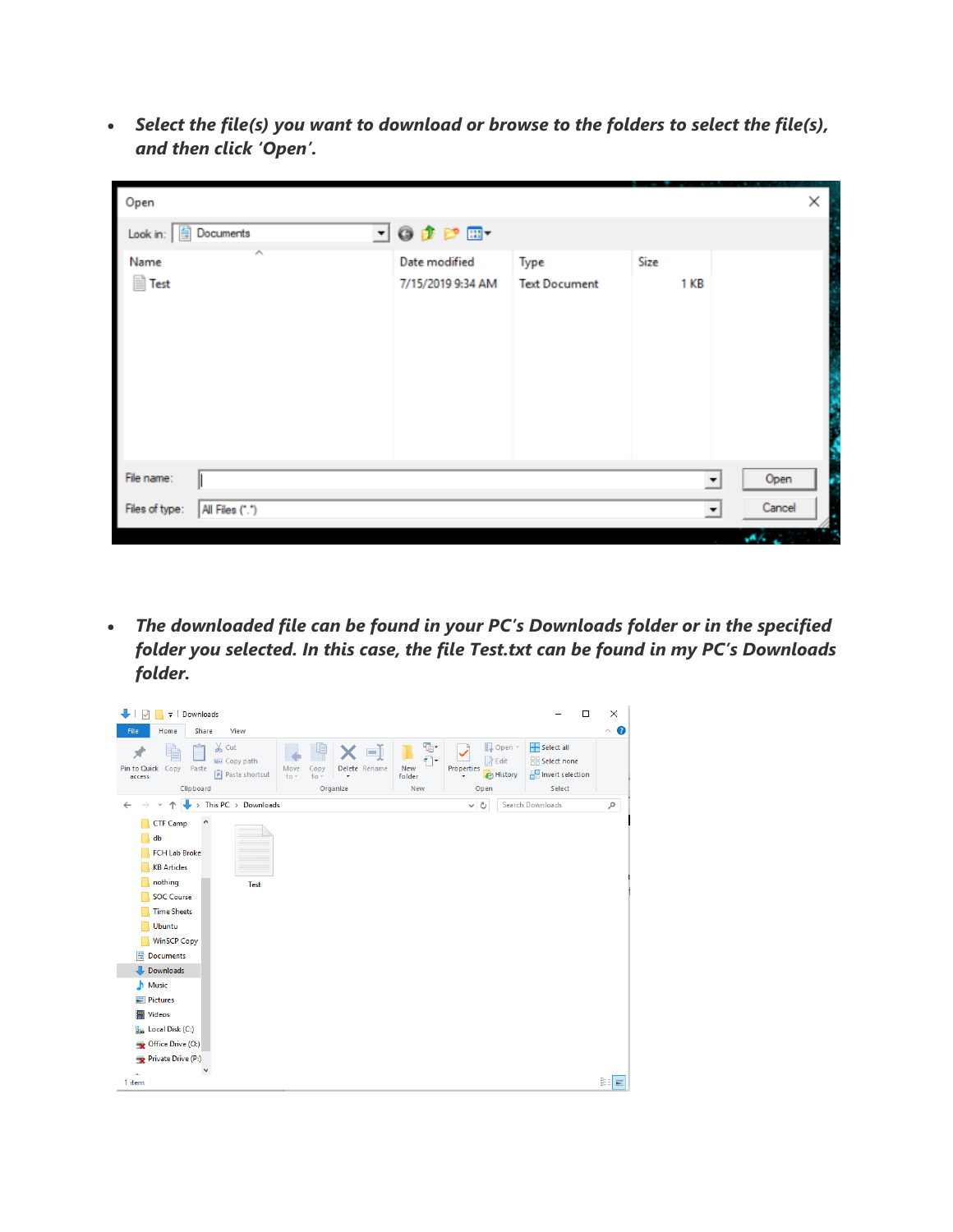- *After the file is transferred to the FCH Citrix Lab Environment, the file can be uploaded to the Google Drive/ Email. And download to the PC from G-drive/ Email.*
- *To Access the Google Drive/ web browser,*
- *In the Citrix Receiver tab, locate and click on 'APPS', and open the web browser of your choice.*
- *In the case that there are two open tabs (ex. Citrix Receiver and Lab Broker), you will find the browser of your choice within the Lab Broker tab. Oftentimes, this is why the initial launch of the browser causes the window to close out quickly.*

| Citrix Receiver<br>$\leftarrow$ $\rightarrow$<br>$\mathcal{C}$ | x <b>B</b> Lab Broker<br>a labs.floridacyberhub.org/Citrix/FloridaCyberWeb/ | $\times$                        | $+$                                |                             |                                    |                           |                     | $\Box$<br>☆<br>$\overline{a}$ |
|----------------------------------------------------------------|-----------------------------------------------------------------------------|---------------------------------|------------------------------------|-----------------------------|------------------------------------|---------------------------|---------------------|-------------------------------|
| <b>CYBERHub</b><br>POWERED BY CYBER FLORIDA                    |                                                                             |                                 |                                    | 88<br>命<br>HOME<br>APPS     |                                    |                           |                     | $\alpha$                      |
| Apps<br>All (25)<br>Favorites (5)                              | Categories $\bullet$ Collections $\bullet$                                  |                                 |                                    |                             |                                    |                           |                     |                               |
| ☆                                                              | ☆                                                                           | ☆                               |                                    | A                           |                                    |                           |                     |                               |
| @RISK                                                          | $A \equiv$<br>Access 2016                                                   | $x \equiv$<br><b>Excel 2016</b> | feed<br>back<br>Feedback           | Firefox                     | <b>Getting Started</b>             | Google Chrome             | <b>HELP</b><br>Help | Lab Broker                    |
| Productivity<br>$\checkmark$                                   | Productivity<br>$\checkmark$                                                | Productivity<br>$\checkmark$    | Support & Feedback<br>$\checkmark$ | Course Labs<br>$\checkmark$ | Support & Feedback<br>$\checkmark$ | Course Labs               | Support & Feedback  | Course Labs<br>$\checkmark$   |
| Google Chrome Course Labs                                      |                                                                             |                                 |                                    |                             |                                    |                           |                     | $\times$                      |
| Actions:<br>Ø<br>Open                                          | Description:<br>FCH - Access the Internet                                   |                                 |                                    |                             |                                    |                           |                     |                               |
| Add To Favorites<br><b>KY</b>                                  |                                                                             |                                 |                                    |                             |                                    |                           |                     |                               |
|                                                                |                                                                             |                                 |                                    |                             |                                    |                           |                     |                               |
| ☆                                                              | 诠                                                                           | ☆                               | 立<br>日                             | ☆                           | ☆                                  | ☆                         | ☆                   | ☆                             |
| Lab Broker Azure                                               | MaltegoCE                                                                   | OpenOffice                      | OpenOffice Base                    | OpenOffice Calc             | OpenOffice Draw                    | <b>OpenOffice Impress</b> | OpenOffice Math     |                               |

• *Go over to the Lab Broker tab.*

•

- Notice that Google Chrome has opened up.
- You can view all the current tabs within the Lab Broker tab at the bottom of the page.
- This is the proper method of accessing the internet within your FCH Environment, allowing for downloading/uploading of file(s), surfing the web, etc.